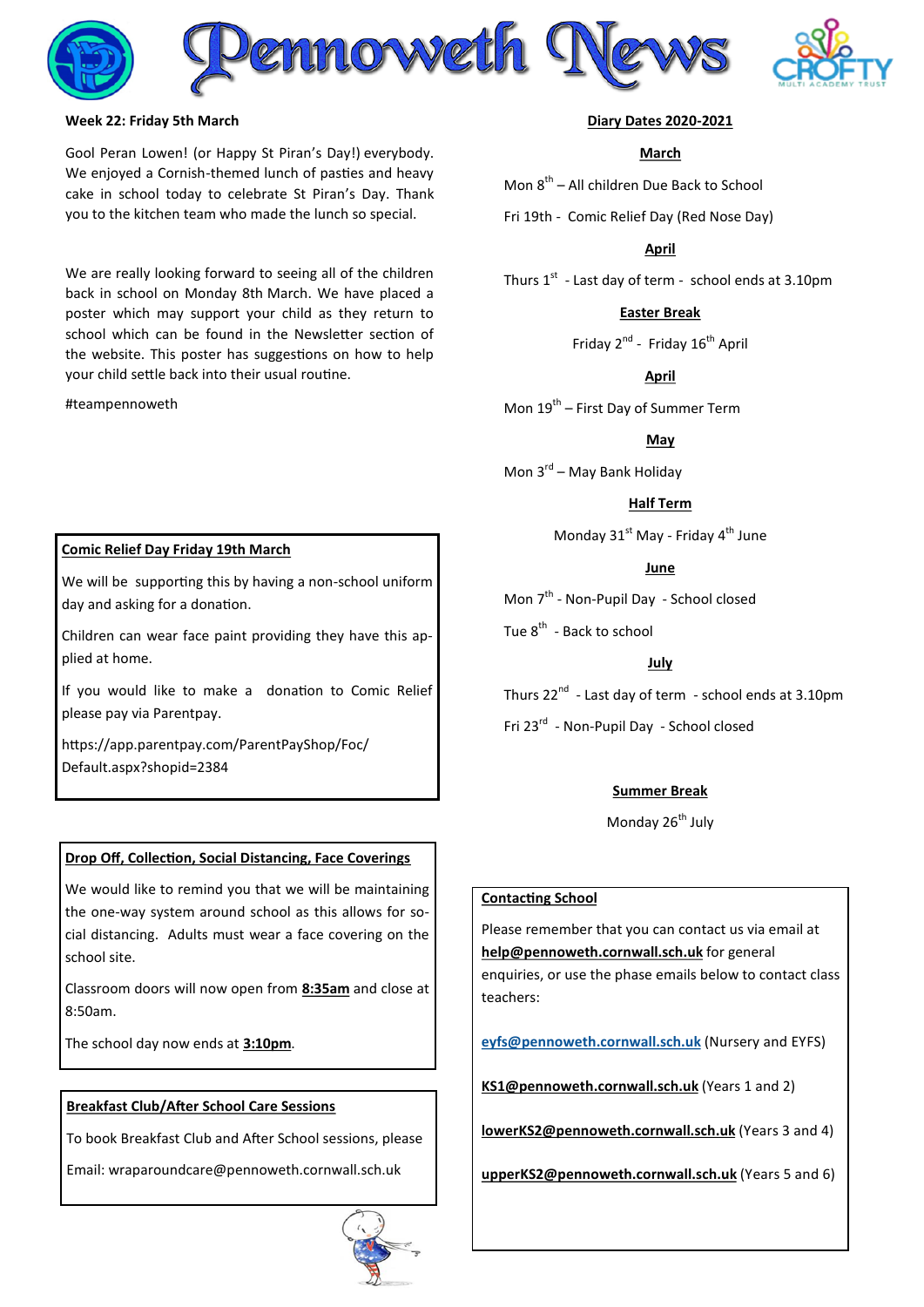





|                                   |                                                                                                                | Week 1                                                                                                 | Primary Spring Summer 2021 Way Back Menu                                                                                         |                                                                                                             |                                                                                                  |
|-----------------------------------|----------------------------------------------------------------------------------------------------------------|--------------------------------------------------------------------------------------------------------|----------------------------------------------------------------------------------------------------------------------------------|-------------------------------------------------------------------------------------------------------------|--------------------------------------------------------------------------------------------------|
|                                   | <b>Monday</b>                                                                                                  | Tuesday                                                                                                | Wednesday                                                                                                                        | <b>Thursday</b>                                                                                             | Friday                                                                                           |
| <b>Hot Main Dish</b>              | Cheese and Tomato Pizza<br>with Dough Balls (V)                                                                | Chicken Burger<br>with Potato Wedges<br>Roast chicken served in a<br>soft bun with lettuce and<br>mayo | Roast Chicken<br>with Roast Potatoes<br>and Gravy<br>Succulent roast chicken<br>with fluffy roasties and tasty<br>gravy to       | Pasta Bolognese **<br>A classic Italian beef<br>Bolognese in a yummy<br>tomato sauce                        | Golden Fish Fingers<br>and Chips<br>Crispy Fish Fingers and<br>scrummy chips                     |
| <b>Alternative</b><br><b>Dish</b> | Burrito (V)<br>A soft wrap filled with lightly<br>spiced veggies and rice                                      | Baked Macaroni (V)<br>Traditional Mac N<br>Cheese, delicious<br>macaroni in a creamy<br>cheese sauce   | <b>Sweet Potato and Chickpea</b><br>Roset<br>with Roast Potatoes<br>and Gravy (V)<br>A chunky sweet potato and<br>chickpea roast | Hotdog<br>with Potato Wedges<br>M<br>Our favourite veggie<br>hatdog served with ketchup<br>lion due floa si | <b>Quorn Nuggets</b><br>and Chips (V)<br>Crispy Quorn nuggets with<br>their fave sauce - ketchup |
| <b>Third Choice</b>               |                                                                                                                | <b>Jacket Potato</b><br>with Salmon<br>Mayonnalse ***                                                  |                                                                                                                                  |                                                                                                             |                                                                                                  |
| <b>Jacket Potato</b>              | Jacket Potato With A Choice Of Fillings<br>Ŷ.<br>Cheese Beans Tuna Mayo                                        |                                                                                                        |                                                                                                                                  |                                                                                                             |                                                                                                  |
| Pasta                             | Tomato and Basil Pasta ** (V) 93170745<br>A delicious fresh, homemade tomato and basil sauce with penne pastal |                                                                                                        |                                                                                                                                  |                                                                                                             |                                                                                                  |
| Vegetables                        | Sweetcorn                                                                                                      | Peas                                                                                                   | <b>Peas</b>                                                                                                                      | Sweetcorn                                                                                                   | <b>Baked Beans</b>                                                                               |
| Desserts                          | <b>Chocolate Brownle</b><br>s.                                                                                 | Raspberry Ripple<br><b>Ice Cream</b>                                                                   | Banana Oat Bite*                                                                                                                 | Peach and Berry Oaty<br>Crumble*<br>with Custard                                                            | Orange, Sultana and<br>Carrot Silce                                                              |
| Fruit :                           |                                                                                                                | ×                                                                                                      | Banana Or Mandarin                                                                                                               |                                                                                                             |                                                                                                  |
| <b>Drink</b>                      | Water Bottle Or Milk Carton                                                                                    |                                                                                                        |                                                                                                                                  |                                                                                                             |                                                                                                  |
| Bread                             | ×                                                                                                              |                                                                                                        | Bread Available Daily                                                                                                            | ø                                                                                                           |                                                                                                  |

**The above menu is for week commencing 8th March.** 

**Please see school website to view the full 3 week menu from Chartwells**

# **School Uniform**

Gwealantops Playground have nearly new Pennoweth School uniform.

Please email them with the age/size, item requirements and prices.

They will check their stocks, contact parents and arrange a collection time.